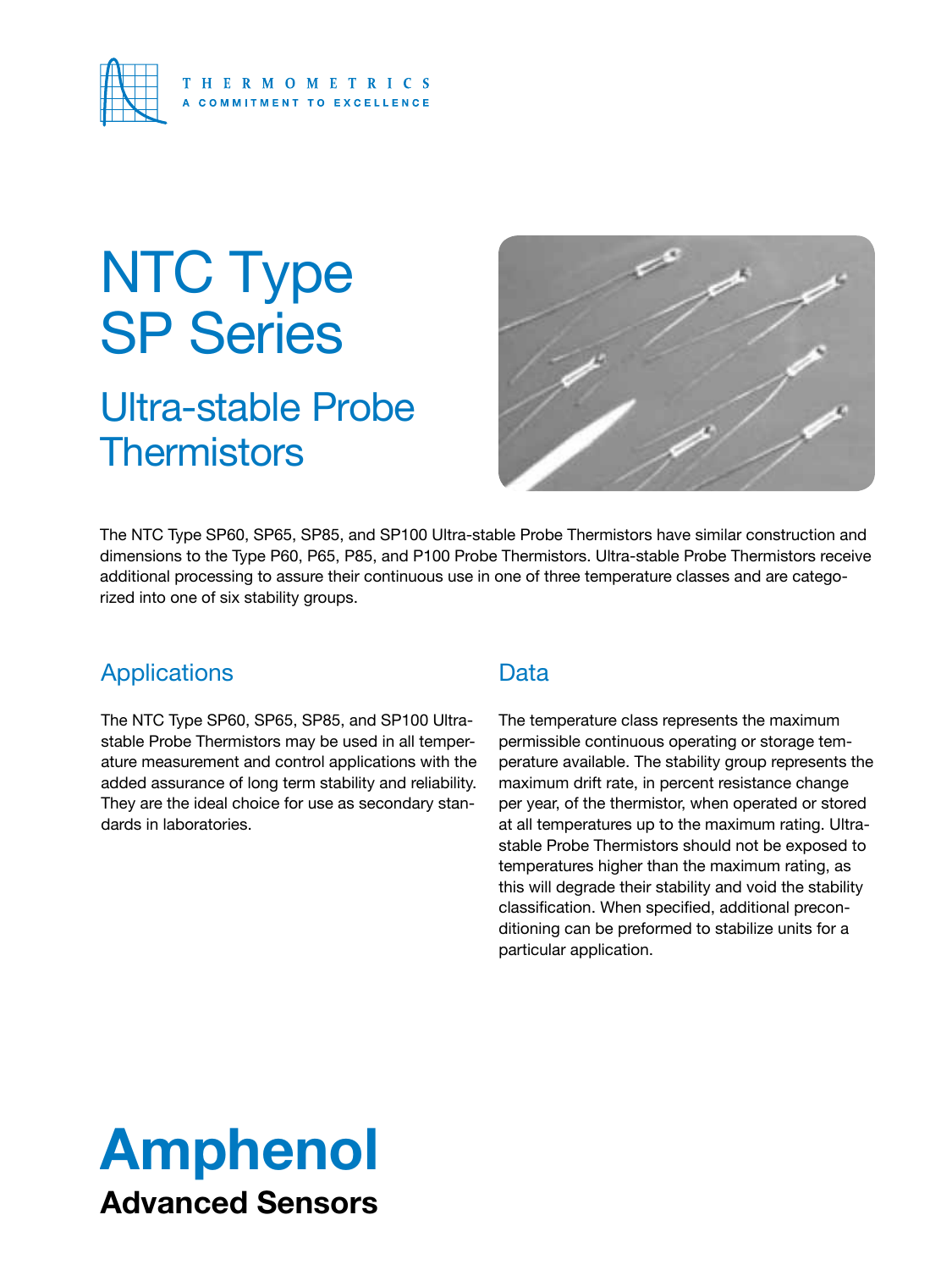# SP60/65/85/100 Specifications

### Thermal and Electrical Properties

The following table lists the thermal and electrical properties for all ultra-stable probe thermistors. All definitions and test methods are per MIL-PRF-23648

**Table A**



NTC Type SP60/65/85/100 dimensions

| <b>Thermistor Type</b>                  | <b>SP60</b>                              | <b>SP65</b>                              | <b>SP85</b>         | <b>SP100</b>        |  |  |
|-----------------------------------------|------------------------------------------|------------------------------------------|---------------------|---------------------|--|--|
| <b>Body Dimensions</b>                  |                                          |                                          |                     |                     |  |  |
| Max. Diameter                           | .060 in (1.5 mm)                         | .065 in (1.6 mm)                         | .085 in (2.1 mm)    | .100 in (2.5 mm)    |  |  |
| <b>Standard Lengths</b>                 |                                          |                                          |                     |                     |  |  |
| Code "A"                                | .125 in (3.2 mm)                         | .125 in (3.2 mm)                         | .125 in (3.2 mm)    | .125 in (3.2 mm)    |  |  |
| Code "B"                                | .250 in (6.3 mm)                         | .250 in (6.3 mm)                         | .250 in (6.3 mm)    | .250 in (6.3 mm)    |  |  |
| Code "D"                                | .500 in (12.7 mm)                        | .500 in (12.7 mm)                        | .500 in (12.7 mm)   | .500 in (12.7 mm)   |  |  |
| <b>Lead-wires</b>                       |                                          |                                          |                     |                     |  |  |
| Nominal Diameter                        | .008 in (.20 mm)                         | .008 in (.20 mm)                         | .012 in (.30 mm)    | .012 in (.30 mm)    |  |  |
| Minimum Lead Length                     | .875 in (22 mm)                          | .875 in (22 mm)                          | .875 in (22 mm)     | .875 in (22 mm)     |  |  |
| <b>Lead Material</b>                    |                                          |                                          |                     |                     |  |  |
| Class "A" 200°F (105°C)                 | <b>Tinned Dumet</b>                      | <b>Tinned Dumet</b>                      | <b>Tinned Dumet</b> | <b>Tinned Dumet</b> |  |  |
| Class "B" 392°F (200°C)                 | Platinum Alloy                           | Platinum Alloy                           | Platinum Alloy      | Platinum Alloy      |  |  |
| Class "C" 572°F (300°C)                 | Platinum Alloy                           | Platinum Alloy                           | Platinum Alloy      | Platinum Alloy      |  |  |
| <b>Thermal Time Constant</b>            |                                          |                                          |                     |                     |  |  |
| Still Air at 77°F (25°C)                | 12 <sub>sec</sub>                        | 13 <sub>sec</sub>                        | 16 <sub>sec</sub>   | $22$ sec            |  |  |
| Plunge into Water                       | 300 msec                                 | 320 msec                                 | 400 msec            | 600 msec            |  |  |
| <b>Dissipation Constant</b>             |                                          |                                          |                     |                     |  |  |
| Still Air at 77°F (25°C)                | .60 $mW$ <sup><math>\circ</math></sup> C | .65 $mW$ <sup><math>\circ</math></sup> C | .85 mW/°C           | 1.00 mW/°C          |  |  |
| Still Water at 77°F (25°C)              | 3.00 mW/°C                               | 3.30 mW/°C                               | 4.00 mW/°C          | 5.00 mW/°C          |  |  |
| Power Rating (in air)                   |                                          |                                          |                     |                     |  |  |
| 100% Maximum Power Rating @ 77°F (25°C) | .048 Watts                               | .052 Watts                               | .068 Watts          | .080 Watts          |  |  |
| Derated to 0% @ Maximum Temperature     | See Class                                | See Class                                | See Class           | See Class           |  |  |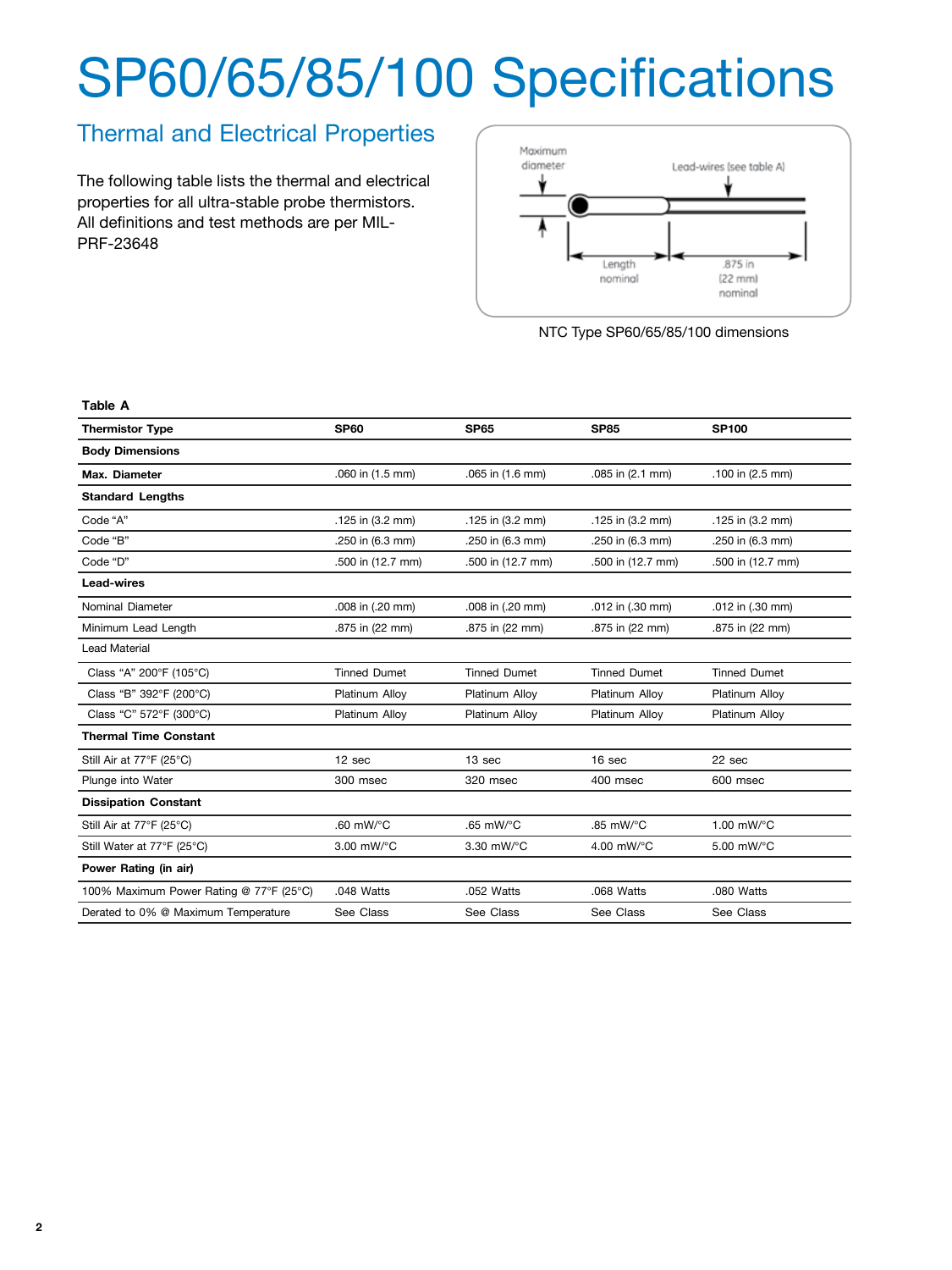### Stability Classes (By Nominal Resistance at 77°F (25°C)

Ultra-stable probe thermistors availability depends upon nominal resistance at 77°F (25°C). Stability class is indicated by a code letter for temperature class and a code number for stability group.

Example: "A1" = .02% maximum change per year at 221°F (105°C) maximum temperature.

| Code   | $R-vs-T$       | 25/125 | <b>Nominal Resistance</b>    | <b>Code Class "A"</b>    |                |                          |                |                | Class "B"      |                          |                          | Class "C"      |                          |                          |                |
|--------|----------------|--------|------------------------------|--------------------------|----------------|--------------------------|----------------|----------------|----------------|--------------------------|--------------------------|----------------|--------------------------|--------------------------|----------------|
| Letter | Curve          | Ratio  | Range @ 77°F (25°C) Ohms (W) | 221°F (105°C)            |                |                          |                |                | 392°F (200°C)  |                          |                          | 572°F (300°C)  |                          |                          |                |
|        |                |        |                              | maximum                  |                |                          |                | maximum        |                |                          | maximum                  |                |                          |                          |                |
| Е      | 0              | 5.0    | 30 to 51                     | $\overline{\phantom{0}}$ |                |                          |                | ÷,             | A <sub>6</sub> |                          |                          |                |                          | L.                       | C <sub>6</sub> |
| Α      | 1              | 11.8   | 51 to 150                    |                          |                | A <sub>3</sub>           | A4             | A <sub>5</sub> | A <sub>6</sub> | $\overline{\phantom{0}}$ | ۳                        | B <sub>6</sub> |                          |                          | C <sub>6</sub> |
| Α      | 2              | 12.5   | 150 to 360                   | $\qquad \qquad -$        | Ξ.             | A <sub>3</sub>           | A4             | A <sub>5</sub> | A <sub>6</sub> | -                        | $\qquad \qquad -$        | <b>B6</b>      | $\overline{\phantom{0}}$ | -                        | C <sub>6</sub> |
| Α      | 3              | 14.0   | 360 to 750                   | $\overline{\phantom{0}}$ | Ξ.             | A <sub>3</sub>           | A <sub>4</sub> | A <sub>5</sub> | A <sub>6</sub> | $\overline{\phantom{0}}$ | $\overline{\phantom{0}}$ | B <sub>6</sub> | $\overline{\phantom{m}}$ |                          | C <sub>6</sub> |
| Α      | 4              | 16.9   | 750 to 1.5k                  | A1                       | A2             | A <sub>3</sub>           | A4             | A <sub>5</sub> | A <sub>6</sub> | $\overline{\phantom{0}}$ | B <sub>5</sub>           | B <sub>6</sub> |                          |                          | C <sub>6</sub> |
| Α      | 5              | 19.8   | 1.5k to 3.6k                 | A1                       | A <sub>2</sub> | A <sub>3</sub>           | A4             | A <sub>5</sub> | A <sub>6</sub> | $\overline{\phantom{m}}$ | B <sub>5</sub>           | B <sub>6</sub> | $\overline{\phantom{0}}$ | $\overline{\phantom{0}}$ | C <sub>6</sub> |
| A      | 6              | 22.1   | 3.6k to 6.2k                 | A <sub>1</sub>           | A <sub>2</sub> | A <sub>3</sub>           | A <sub>4</sub> | A <sub>5</sub> | A <sub>6</sub> | $\overline{\phantom{a}}$ | B <sub>5</sub>           | B <sub>6</sub> | $\overline{\phantom{m}}$ |                          | C <sub>6</sub> |
| Α      | $\overline{7}$ | 22.7   | 6.2k to 9.1k                 | A1                       | A2             | A <sub>3</sub>           | A4             | A <sub>5</sub> | A <sub>6</sub> | $\overline{\phantom{a}}$ | B <sub>5</sub>           | B <sub>6</sub> |                          |                          | C <sub>6</sub> |
| в      | 8              | 29.4   | 9.1k to 27k                  | A1                       | A <sub>2</sub> | A <sub>3</sub>           | A4             | A <sub>5</sub> | A6             | $\overline{\phantom{a}}$ | B <sub>5</sub>           | B <sub>6</sub> | $\overline{\phantom{0}}$ | -                        | C <sub>6</sub> |
| B      | 9              | 30.8   | 27k to 43k                   |                          | A <sub>2</sub> | A <sub>3</sub>           | A4             | A <sub>5</sub> | A <sub>6</sub> | $\overline{\phantom{a}}$ | B <sub>5</sub>           | B <sub>6</sub> |                          |                          | C <sub>6</sub> |
| B      | 10             | 32.3   | 43k to 75k                   | ۳                        | A2             | A <sub>3</sub>           | A4             | A <sub>5</sub> | A <sub>6</sub> | $\overline{\phantom{0}}$ | B <sub>5</sub>           | B <sub>6</sub> | $\overline{\phantom{0}}$ |                          | C <sub>6</sub> |
| в      | 11             | 35.7   | 75k to 160k                  | $\overline{\phantom{0}}$ | A <sub>2</sub> | A <sub>3</sub>           | A4             | A <sub>5</sub> | A6             | $\overline{\phantom{a}}$ | B <sub>5</sub>           | B <sub>6</sub> | $\overline{\phantom{m}}$ | L.                       | C <sub>6</sub> |
| B      | 12             | 38.1   | 160k to 360k                 | -                        | A <sub>2</sub> | A <sub>3</sub>           | A4             | A <sub>5</sub> | A <sub>6</sub> | $\qquad \qquad -$        | B <sub>5</sub>           | B <sub>6</sub> |                          |                          | C <sub>6</sub> |
| B      | 13             | 45.0   | 360k to 750k                 | ۳                        | A2             | A <sub>3</sub>           | A4             | A <sub>5</sub> | A <sub>6</sub> | $\overline{\phantom{a}}$ | B <sub>5</sub>           | B <sub>6</sub> | $\overline{\phantom{0}}$ | ۰                        | C <sub>6</sub> |
| B      | 14             | 48.1   | 750k to 1.5M                 | $\equiv$                 | A <sub>2</sub> | A3                       | A4             | A <sub>5</sub> | A <sub>6</sub> | $\overline{\phantom{a}}$ | B <sub>5</sub>           | B <sub>6</sub> | $\overline{\phantom{m}}$ | $\overline{\phantom{0}}$ | C <sub>6</sub> |
| в      | 15             | 56.5   | 1.5M to 3.0M                 |                          |                |                          | A4             | A <sub>5</sub> | A <sub>6</sub> | $\overline{\phantom{m}}$ | -                        | B <sub>6</sub> |                          |                          | C <sub>6</sub> |
| D      | 16             | 75.6   | 3.0M to 8.2M                 | $\overline{\phantom{0}}$ |                | $\overline{\phantom{0}}$ | A4             | A <sub>5</sub> | A6             | $\overline{\phantom{m}}$ | $\qquad \qquad -$        | B <sub>6</sub> | $\overline{\phantom{m}}$ |                          | C <sub>6</sub> |
| D      | 17             | 81.0   | 8.2M to 20M                  |                          |                |                          | A4             | A <sub>5</sub> | A <sub>6</sub> | $\overline{\phantom{0}}$ | ۳                        | B <sub>6</sub> |                          |                          | C <sub>6</sub> |

| Table B                                  |  |
|------------------------------------------|--|
| Material System (All Types 60/65/85/100) |  |

"1" = 0.02%/year

"2" = 0.05%/year

"3" = 0.075%/year

"4" = 0.1%/year

"5" = 0.2%/year

"6" = 0.5%/year